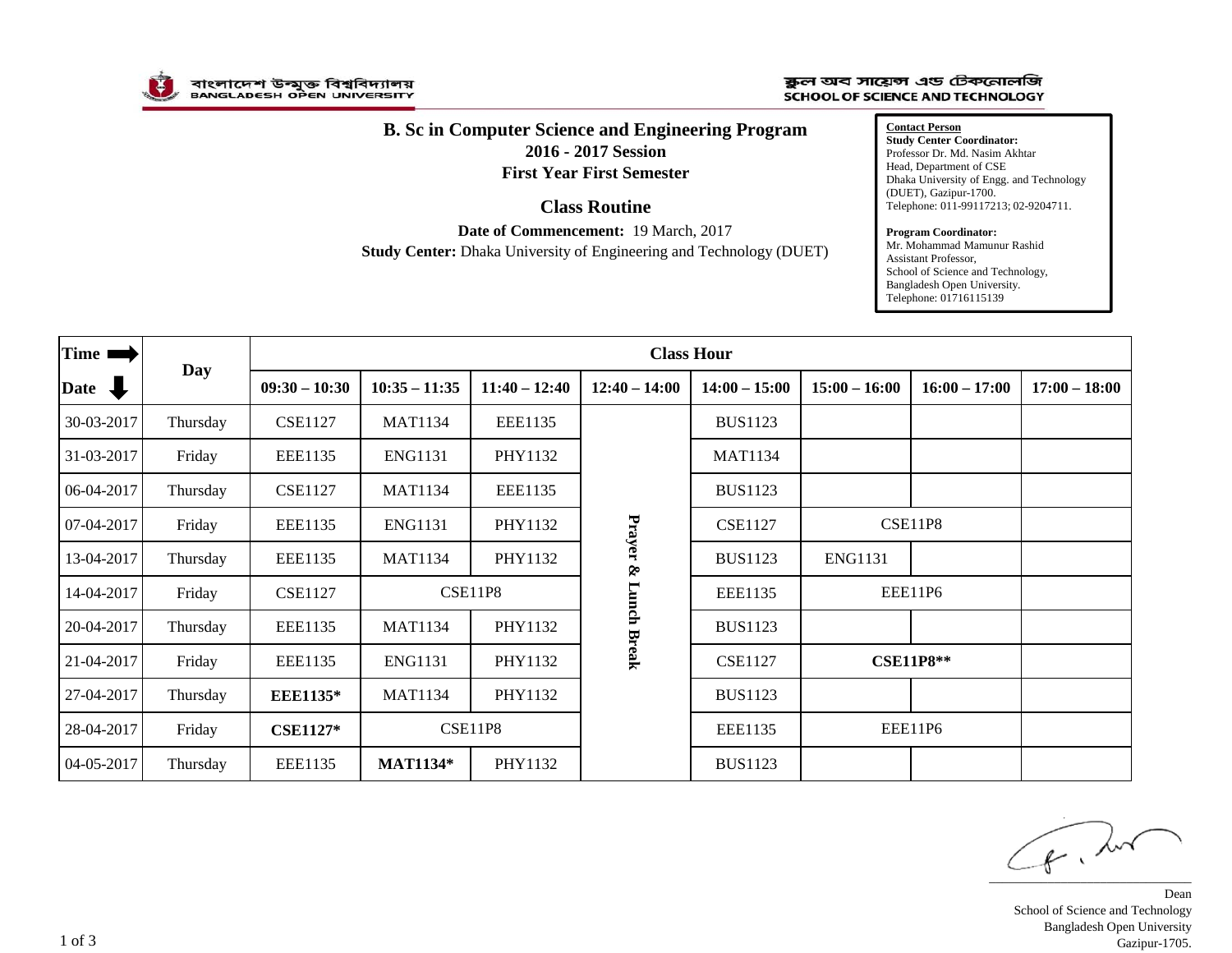| Time $\blacksquare$ |          | <b>Class Hour</b> |                  |                 |                      |                 |                  |                  |                 |  |
|---------------------|----------|-------------------|------------------|-----------------|----------------------|-----------------|------------------|------------------|-----------------|--|
| Date $\bigoplus$    | Day      | $09:30 - 10:30$   | $10:35 - 11:35$  | $11:40 - 12:40$ | $12:40 - 14:00$      | $14:00 - 15:00$ | $15:00 - 16:00$  | $16:00 - 17:00$  | $17:00 - 18:00$ |  |
| 05-05-2017          | Friday   | <b>EEE1135</b>    | <b>ENG1131</b>   | PHY1132*        |                      | <b>CSE1127</b>  | <b>CSE11P8</b>   |                  |                 |  |
| 11-05-2017          | Thursday | <b>EEE1135</b>    | <b>MAT1134</b>   | PHY1132         |                      | <b>BUS1123*</b> | <b>ENG1131</b>   |                  |                 |  |
| 12-05-2017          | Friday   | <b>CSE1127</b>    |                  | <b>CSE11P8</b>  |                      | <b>MAT1134</b>  | PHY1132          |                  |                 |  |
| 18-05-2017          | Thursday | <b>EEE1135</b>    | <b>MAT1134</b>   | PHY1132         |                      | <b>BUS1123</b>  | <b>ENG1131*</b>  |                  |                 |  |
| 19-05-2017          | Friday   | <b>EEE1135</b>    | <b>ENG1131</b>   | PHY1132         |                      | <b>CSE1127</b>  | <b>CSE11P8**</b> |                  |                 |  |
| 25-05-2017          | Thursday | <b>EEE1135</b>    | <b>MAT1134</b>   | PHY1132         |                      | <b>BUS1123</b>  | <b>ENG1131</b>   |                  |                 |  |
| 26-05-2017          | Friday   | <b>CSE1127*</b>   |                  | <b>CSE11P8</b>  |                      | <b>EEE1135</b>  | <b>EEE11P6**</b> |                  |                 |  |
| 01-06-2017          | Thursday | <b>ENG1131</b>    | <b>MAT1134</b>   | PHY1132         |                      | <b>BUS1123*</b> |                  |                  |                 |  |
| 02-06-2017          | Friday   | <b>EEE1135</b>    | EEE11P6          |                 | Prayer & Lunch Break | ENG1131*        | PHY1132          |                  |                 |  |
| 08-06-2017          | Thursday | <b>ENG1131</b>    | <b>MAT1134*</b>  | PHY1132         |                      | <b>BUS1123</b>  |                  |                  |                 |  |
| 09-06-2017          | Friday   | <b>CSE1127</b>    | <b>CSE11P8**</b> |                 |                      | <b>EEE1135*</b> | EEE11P6          |                  |                 |  |
| 15-06-2017          | Thursday | <b>ENG1131</b>    | <b>MAT1134</b>   | PHY1132*        |                      | <b>BUS1123</b>  |                  |                  |                 |  |
| 16-06-2017          | Friday   | <b>CSE1127</b>    | <b>EEE1135</b>   | <b>MAT1134</b>  |                      | <b>ENG1131</b>  | PHY1132          |                  |                 |  |
| 13-07-2017          | Thursday | <b>ENG1131</b>    | <b>MAT1134</b>   | PHY1132         |                      | <b>BUS1123</b>  |                  |                  |                 |  |
| 14-07-2017          | Friday   | <b>CSE1127</b>    | <b>ENG1131</b>   | <b>MAT1134</b>  |                      | <b>EEE1135</b>  |                  | <b>EEE11P6**</b> |                 |  |
| 20-07-2017          | Thursday | <b>ENG1131</b>    | <b>MAT1134</b>   | PHY1132         |                      | <b>BUS1123</b>  |                  |                  |                 |  |
| 21-07-2017          | Friday   | <b>EEE1135</b>    |                  | EEE11P6         |                      | <b>ENG1131</b>  | PHY1132          |                  |                 |  |
| 27-07-2017          | Thursday | <b>ENG1131</b>    | <b>MAT1134</b>   | PHY1132         |                      | <b>BUS1123*</b> |                  |                  |                 |  |

 $\sqrt{f}$